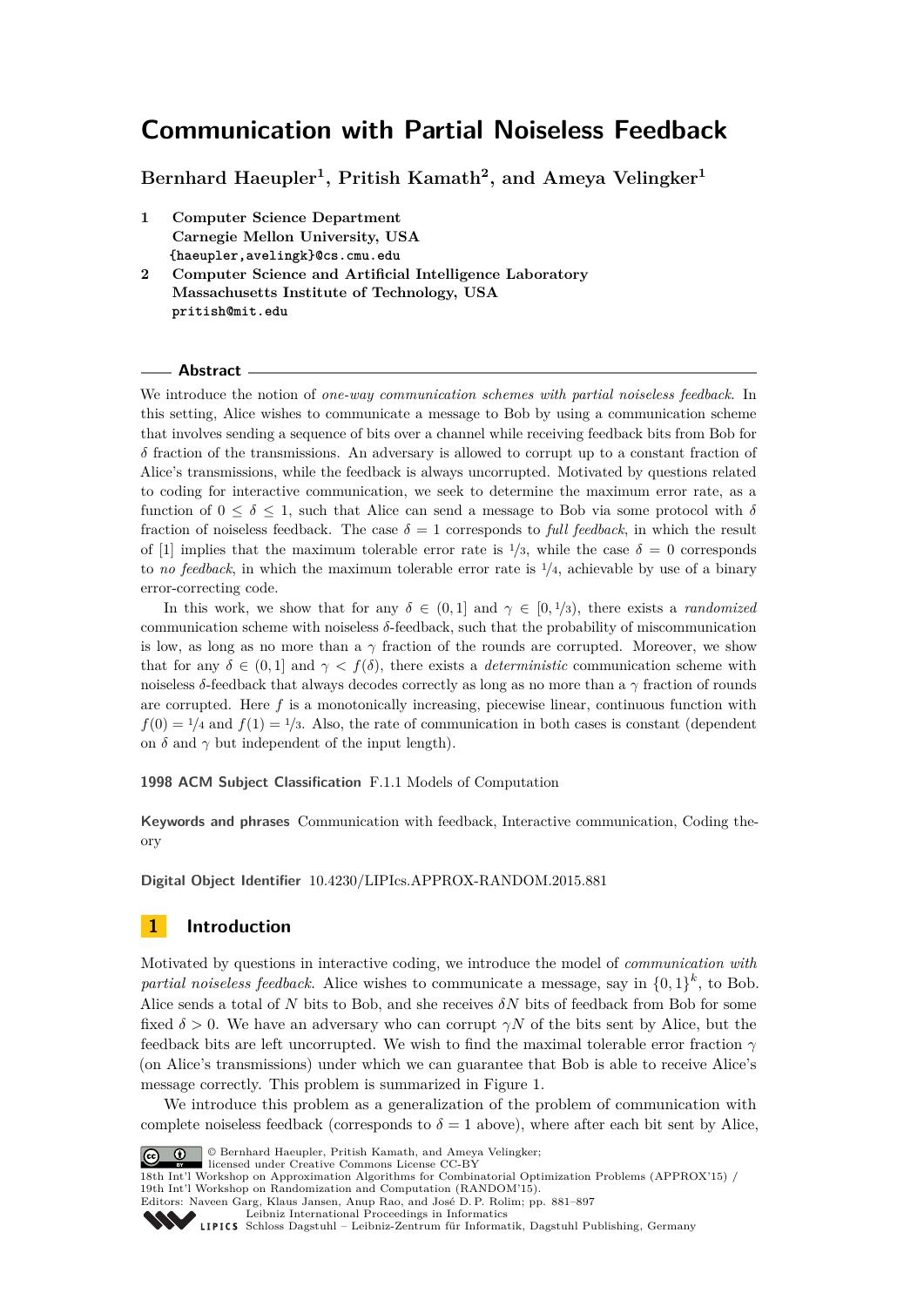<span id="page-1-0"></span>

**Figure 1** Communication with partial noiseless feedback.

Bob sends the received bit as feedback, so that Alice can use her knowledge of exactly what Bob has received thus far to possibly adapt her future transmissions. Indeed, Berlekamp showed that in this setting, one can tolerate any error rate less than <sup>1</sup>*/*<sup>3</sup> with non-vanishing communication rate if we require that any possible error pattern of up to the error rate be corrected [\[1\]](#page-14-0), and moreover, this is the maximal error fraction one can hope to correct with constant rate. This bound also follows from the game of questions with liars [\[20\]](#page-15-0).

On the other extreme, if there were no feedback at all (i.e.  $\delta = 0$ ), then this is equivalent to error correcting codes, for which it is known that one can tolerate up to <sup>1</sup>*/*<sup>4</sup> error fraction while still achieving positive communication rate [\[12,](#page-15-1) [21\]](#page-15-2). And an error fraction of  $> 1/4$ necessarily results in zero asymptotic rate, due to the Plotkin bound [\[15\]](#page-15-3). Thus, feedback increases the set of achievable communication rates in the adversarial error model. This is in contrast to the random-error setting in which random error patterns need to be corrected only with high probability, as Shannon showed that feedback does not increase the capacity of a discrete memoryless channel [\[19\]](#page-15-4).

### **1.1 Coding for interactive communication**

The problem of communication with noiseless feedback has garnered further interest recently in the context of coding for interactive communication. In this setting, Alice and Bob are given inputs **x** and **y**, respectively, and they are required to compute some function  $f(\mathbf{x}, \mathbf{y})$ by exchanging messages over a noisy channel. In particular, up to a *γ* fraction of the total transmitted bits may get flipped by the channel, and one requires a coding scheme that allows successful computation even in the presence of noise, preferably with a only constant blow up in communication. Schulman was the first to investigate the problem, and in a series of works, he gave the first constant rate scheme that could tolerate an error fraction of up to  $\gamma = 1/240$  [\[16,](#page-15-5) [17,](#page-15-6) [18\]](#page-15-7). Subsequently, in an influential work, Braverman and Rao [\[6\]](#page-14-1) showed a coding scheme that works for any error rate  $\gamma < 1/4$ , and moreover, they showed that any error rate of  $\geq 1/4$  cannot be tolerated as long as the encoded protocol is *non-adaptive* (meaning that whose turn it is to speak during each round of communication is predetermined). There have been a lot of subsequent works since, which deal with computational efficiency [\[2,](#page-14-2) [4,](#page-14-3) [3,](#page-14-4) [9\]](#page-14-5), allowing adaptivity [\[11\]](#page-15-8), list-decoding [\[11,](#page-15-8) [10,](#page-15-9) [5\]](#page-14-6), interactive channel capacity under random noise [\[14\]](#page-15-10) and adversarial noise [\[13\]](#page-15-11) etc.

Approaching an error fraction of <sup>1</sup>*/*<sup>4</sup> in the non-adaptive setting requires communicating symbols from a growing alphabet size. If we restrict ourselves to communicating bits, then the coding scheme of Braverman and Rao [\[6\]](#page-14-1) tolerates any error fraction *γ <* <sup>1</sup>*/*8. Determining the maximum tolerable noise for interactive coding with symbols from a binary alphabet is still an open question. However, the optimality of <sup>1</sup>*/*<sup>3</sup> as the maximal tolerable error fraction in the noiseless feedback problem can be used to establish an upper bound of <sup>1</sup>*/*<sup>6</sup> for the maximal tolerable error fraction for interactive coding over binary alphabets! Furthermore,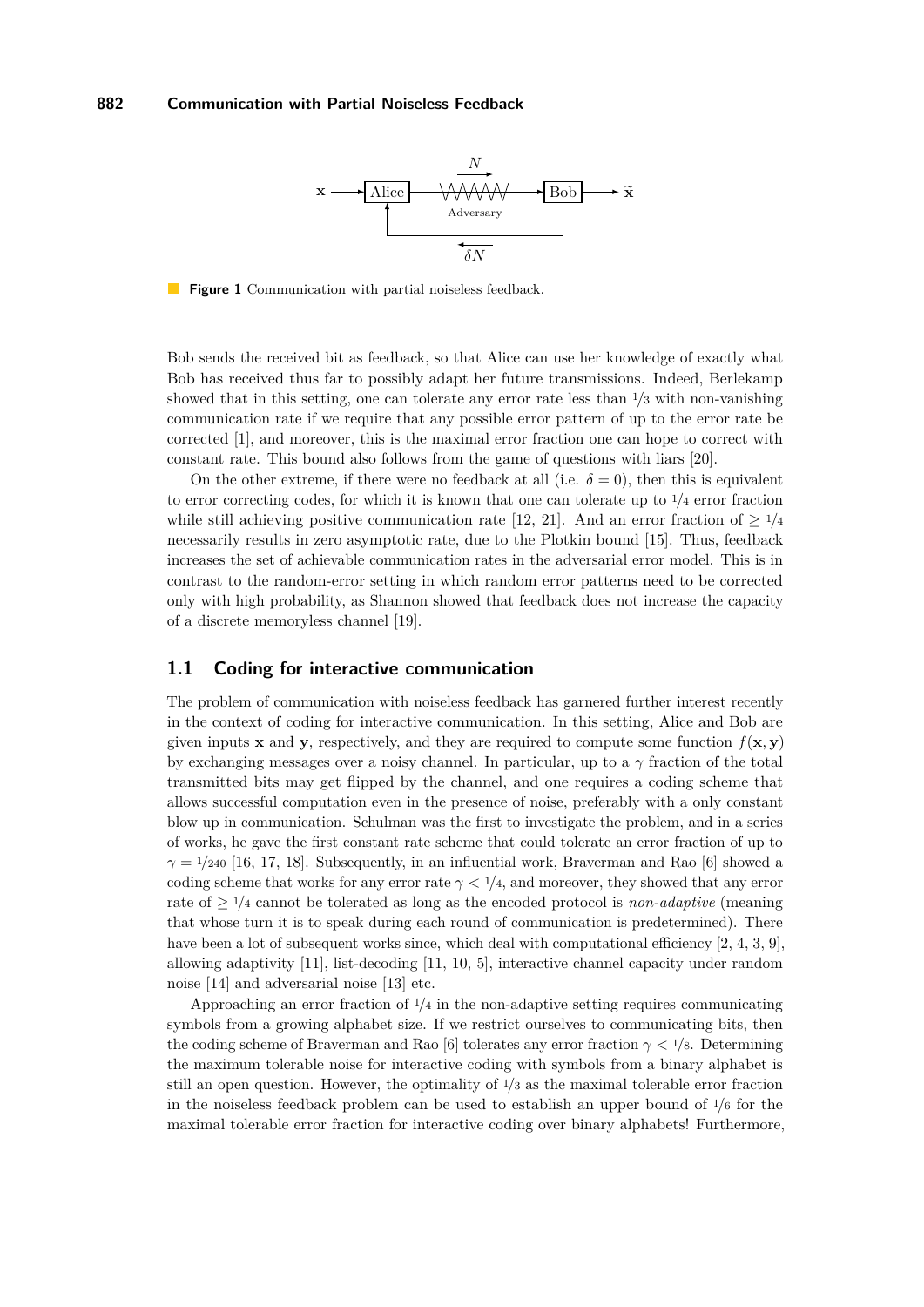Efremenko, Gelles and Haeupler [\[7\]](#page-14-7) show a coding scheme over binary alphabets that tolerates any error fraction  $\gamma < 1/6$  if noiseless feedback is allowed in the interactive setting as well. Also, Gelles and Haeupler [\[8\]](#page-14-8) show that for an error fraction of *ε*, any *alternating* interactive protocol can be encoded with rate  $1 - \Theta(H(\varepsilon))$  over channels with noiseless feedback as well as erasure channels.

### **1.2 Our results**

In this work, we show that for any  $\delta \in (0,1]$  and  $\gamma \in [0,1/3)$ , there exists a *randomized* communication scheme with noiseless *δ*-feedback, such that the probability of miscommunication is low, as long as no more than a  $\gamma$  fraction of the rounds are corrupted. Moreover, we show that for any  $\delta \in (0,1]$  and  $\gamma < f(\delta)$ , there exists a *deterministic* communication scheme with noiseless *δ*-feedback that always decodes correctly as long as no more than a *γ* fraction of rounds are corrupted. Here *f* is a monotonically increasing, piecewise linear, continuous function with  $f(0) = 1/4$  and  $f(1) = 1/3$ . Also, the rate of communication in both cases is constant (dependent on  $\delta$  and  $\gamma$  but independent of the input length).

### **1.3 Organization of this paper**

In Section [2,](#page-2-0) we give some of the basic definitions and notations as well as the statements of the two main theorems in this work. In Section [3,](#page-4-0) we describe a simple deterministic communication scheme with 1-feedback that tolerates up to <sup>1</sup>*/*<sup>3</sup> fraction errors. In Section [4,](#page-7-0) we describe our randomized communication scheme with partial noiseless feedback. In Section [5,](#page-9-0) we describe our deterministic communication schemes which comes about by a de-randomization of the randomized communication scheme. Finally, we give a summary of our results and suggest possible future directions in Section [6.](#page-13-0)

## <span id="page-2-0"></span>**2 Preliminaries and results**

In this section, we describe our problem set-up and state our results.

#### **2.1 One-way communication schemes with partial noiseless feedback**

We consider the problem of *one-way communication with partial noiseless feedback*, which we define as follows:

 $\triangleright$  **Definition 1.** For all  $\delta \in [0, 1]$ , a *"one-way communication scheme with noiseless*  $\delta$ -feedback" is defined as follows (summarized in Figure [1\)](#page-1-0):

- Alice wishes to send a message in  $\mathbf{x} \in \Sigma^k$  to Bob.
- Alice and Bob engage in a communication protocol of length  $N + \delta N$ , out of which *N*  $\rightarrow$ symbols are sent by Alice (forward rounds) and  $\delta N$  symbols are sent by Bob (feedback rounds). At most one of the parties can send a symbol in any round.
- The adversary can corrupt at most *γN* of the forward rounds, but none of the feedback rounds.
- At the end of the protocol, Bob is required to decode the message **x** from the transcript  $\blacksquare$ of the protocol.

We call *N* as the *length* of the communication scheme. The *'rate'* of the scheme is *k/N*, and *γ* is the error fraction tolerated. (We will often drop the words 'one-way' and 'noiseless'. All feedback in this paper will be assumed to be noiseless.)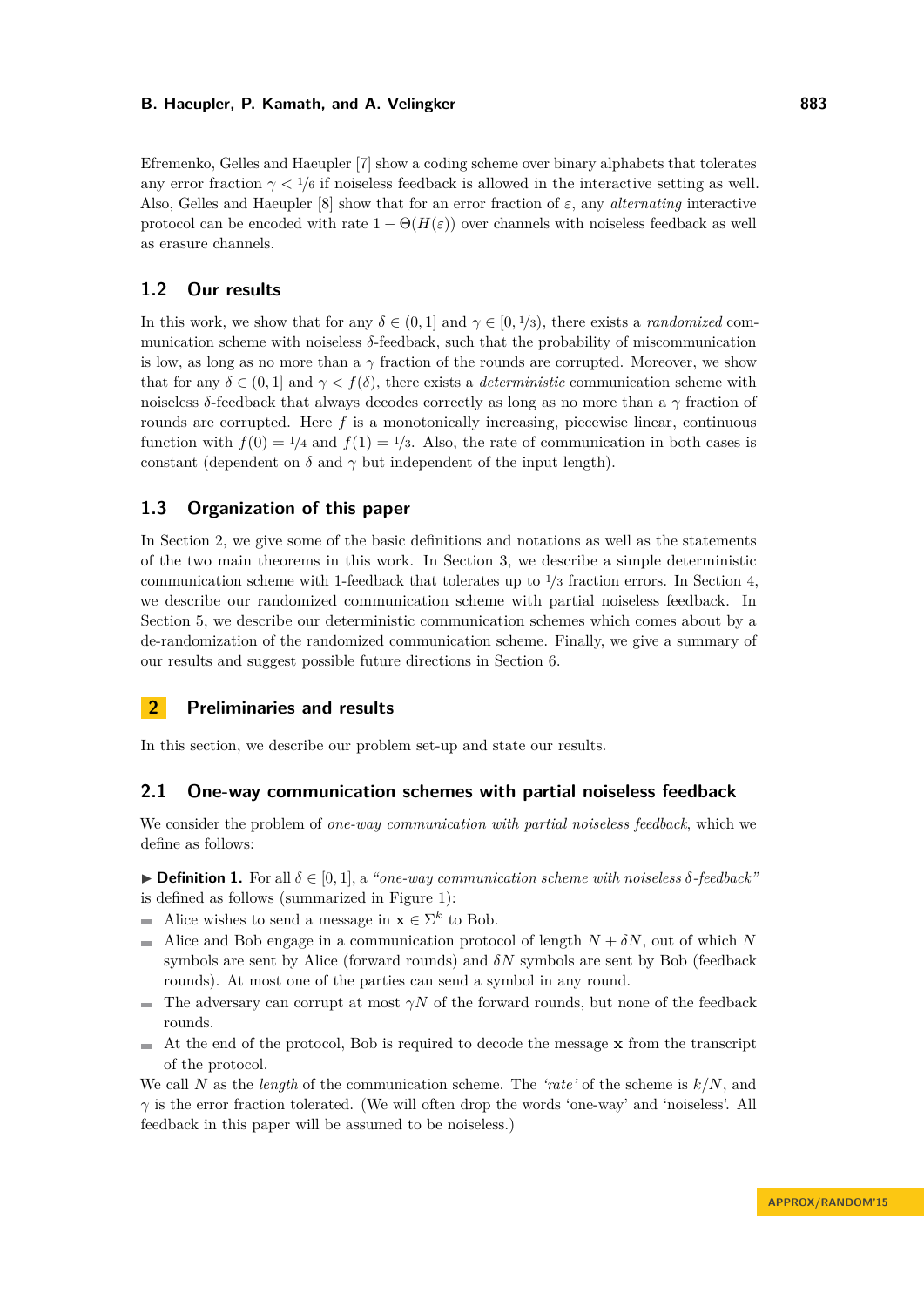The protocol can be *deterministic* or *randomized* (but with only private randomness). In deterministic schemes, we require that Bob is always able to recover **x** correctly. In randomized schemes, we require that Bob is able to recover **x** correctly with probability at least  $1 - o_k(1)$ , where the probability is over the private randomness of Alice and Bob.

**Note.** All the results in this paper will only be for  $\Sigma = \{0, 1\}$ . Thus, for the rest of the paper, we will work with communication schemes over a binary alphabet.

An important remark about randomized communication schemes is that the adversary is not aware of the random bits being used by the parties in advance. The adversary can only infer the random bits after they are used. We emphasize that it is this remark that makes *de-randomizing* such communication schemes very challenging!

In this work, we wish to fix  $\delta$  and find an infinite sequence of communication schemes with noiseless *δ*-feedback, for increasing values of *k*, where the communication schemes have length  $N(k)$ . The *asymptotic rate* of the sequence of communication schemes is defined to be  $\lim_{k\to\infty} k/N(k)$ . For the remainder of the paper, we will often say "communication scheme" with a particular "rate" as shorthand for an *infinite sequence* of communication schemes for increasing message lengths with a particular *asymptotic* rate.

The main question we seek to answer in this work is: For a fixed  $\delta \in [0,1]$ , what is the largest error fraction that can be tolerated by an infinite sequence of communication schemes with feedback fraction at most *δ*? We can ask this question for both deterministic as well as randomized communication schemes.

- **Definition 2.** For any  $\delta \in [0, 1]$ , we define  $\Gamma^{\text{det}}(\delta)$  and  $\Gamma^{\text{rand}}(\delta)$  as follows:
- $\Gamma^{\text{det}}(\delta)$  is the supremum over  $\gamma$  such that there exists a deterministic communication scheme with *δ*-feedback that tolerates an error fraction of  $\gamma$  and has constant rate.<sup>[1](#page-3-0)</sup>
- $\Gamma^{\text{rand}}(\delta)$  is the supremum over *γ* such that there exists a randomized communication scheme with *δ*-feedback that tolerates an error fraction of  $\gamma$  and has constant rate.

We know that error correcting codes with distance  $1/2 - \varepsilon$  exist for all  $\varepsilon > 0$ . Thus, we get that an error fraction of  $\gamma = 1/4 - \varepsilon$  can be tolerated even without having any feedback, and thus,  $\Gamma^{\text{rand}}(\delta) \geq \Gamma^{\text{det}}(\delta) \geq 1/4$  for all  $\delta \geq 0$ .

### **2.2 Upper bounds on the tolerable error fraction**

It is known that for  $\delta = 1$ , if the communication scheme uses the *mirror feedback* structure, then no communication scheme can tolerate a <sup>1</sup>*/*<sup>3</sup> error fraction for arbitrarily large message length [\[1\]](#page-14-0). The mirror feedback structure means that the communication protocol consists of alternating forward and feedback rounds, where each feedback bit sent by Bob is simply the bit that he has received from Alice in the preceding round.

 $\triangleright$  **Observation 3.** *If*  $\delta = 1$ *, we can assume without loss of generality that any deterministic one-way communication scheme with noiseless δ-feedback has only* mirror feedback*, namely, after every bit sent by Alice, Bob simply sends back the (potentially corrupted) bit he received.*

The observation follows because if Bob were to send back the precise bits that he receives from Alice, then Alice can compute any deterministic function of the same and thus any 1-feedback protocol can be simulated by using only mirror feedback. Combined with the

<span id="page-3-0"></span><sup>&</sup>lt;sup>1</sup> rate that can depend on  $\gamma$  and  $\delta$ , but not on the length of the input **x**.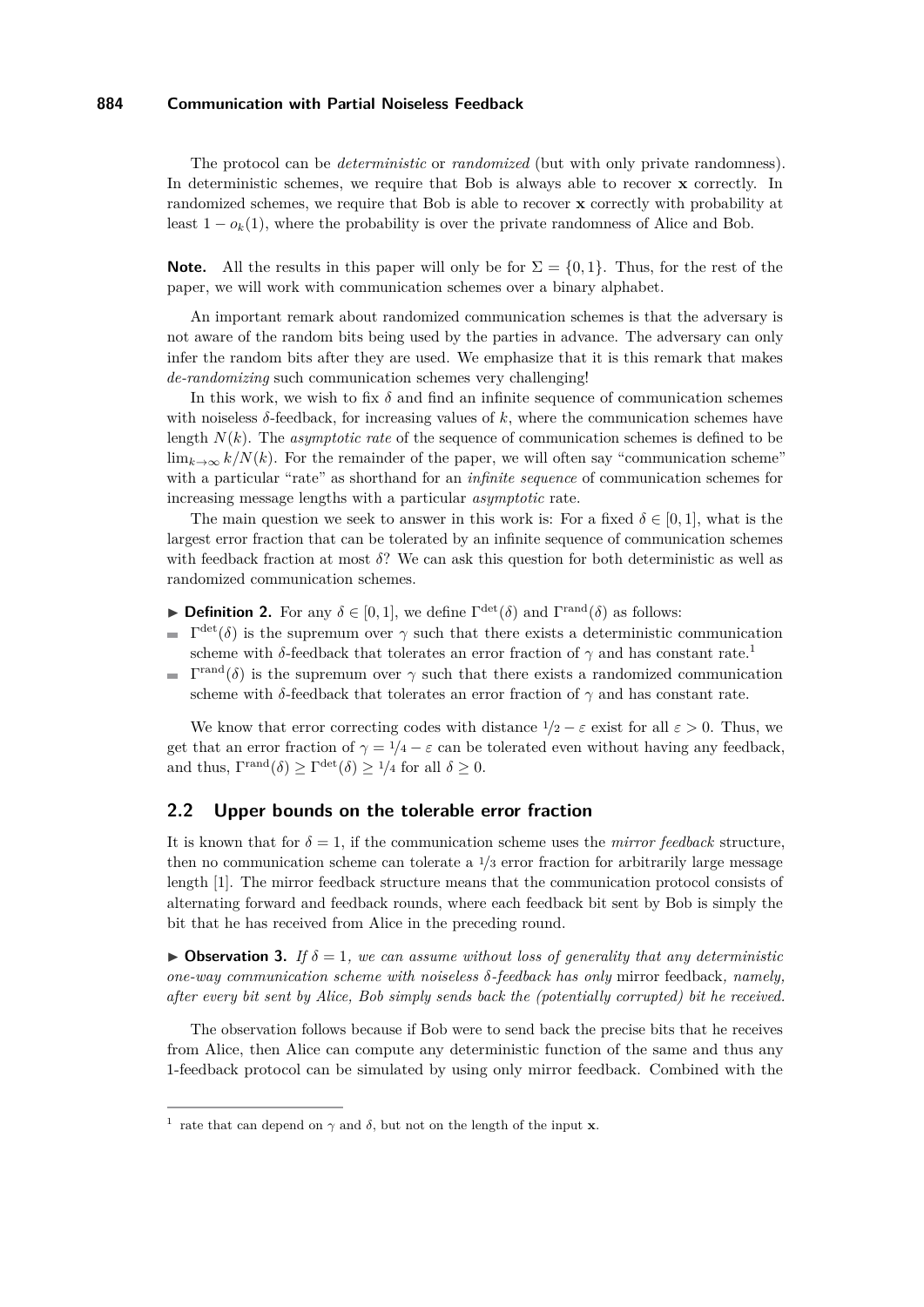upper limit of  $\frac{1}{3}$  from [\[1\]](#page-14-0), we get that for any  $\delta > 0$ , no *deterministic* communication scheme with *δ*-feedback can tolerate an error fraction of <sup>1</sup>*/*3. For completeness, we give a proof of this result in Appendix [A.](#page-15-12)

<span id="page-4-3"></span>**Find Theorem 4.** *For any*  $\delta \geq 0$ *, we have that*  $\Gamma^{\text{det}}(\delta) \leq 1/3$ *.* 

### **2.3 Main results**

We prove two results that provide lower bounds on  $\Gamma^{\text{rand}}(\delta)$  and  $\Gamma^{\text{det}}(\delta)$ , respectively. Our first result presents a randomized communication scheme that tolerates any error fraction  $\gamma$  < <sup>1</sup>/<sub>3</sub> for any  $\delta$  > 0.

<span id="page-4-1"></span>**Find 1 F 5.** *For any*  $\delta > 0$ *, we have that*  $\Gamma^{\text{rand}}(\delta) \ge 1/3$ *. Namely, for any*  $\delta > 0$  *and for all*  $\varepsilon > 0$ *, and*  $\gamma = 1/3 - \varepsilon$ *, there is a randomized communication scheme with noiseless δ-feedback that tolerates an error fraction of γ. Furthermore, one can achieve a rate of communication of*  $\Omega(\varepsilon\delta)$  *with failure probability*  $\exp(-\Omega(k))$ *, where k is the length of the message being transmitted.*

Our second result presents a 'derandomization' of the underlying randomized communication scheme of Theorem [5](#page-4-1) that beats the <sup>1</sup>*/*<sup>4</sup> bound achieved by error correcting codes for all  $\delta > 0$ . The tolerable error fraction becomes  $\frac{1}{3}$  for  $\delta > \frac{2}{3}$ , which is optimal.

<span id="page-4-2"></span>**Findment 6.** *Define*  $f : (0,1] \rightarrow \mathbb{R}$  *as follows:* 

$$
f(\delta) \stackrel{\text{def}}{=} \begin{cases} \frac{1}{3}, & \text{if } \frac{2}{3} \le \delta \le 1 \\ \max\left\{\frac{\delta(r+1)}{2}, \frac{r+2}{4r+7}\right\}, & \text{if } 0 < \delta < \frac{2}{3} \end{cases} \quad \text{where } r = r(\delta) \stackrel{\text{def}}{=} \left\lfloor \frac{1}{2\delta} - \frac{3}{4} \right\rfloor
$$

*Then, for any*  $\delta \in (0,1]$ ,  $\Gamma^{\text{det}}(\delta) \ge f(\delta)$ *. Namely, for any*  $\delta > 0$  *and for all*  $\epsilon > 0$ *, there is a deterministic communication scheme with δ-feedback that tolerates an error fraction of*  $\gamma = f(\delta) - \varepsilon$  *such that the rate of communication is*  $\Omega(\varepsilon \delta)$ *.* 

 $\triangleright$  Remark. The function  $f$  defined in Theorem [6](#page-4-2) is a monotonically increasing piecewise linear function that is continuous on the interval in which it is defined (see Figure [2\)](#page-5-0). Moreover  $\lim_{\delta \to 0^+} f(\delta) = 1/4$ , and one can easily tolerate any error fraction less than  $\frac{1}{4}$  with zero feedback by simply using a binary error-correcting code with relative distance of twice the desired error fraction. For the other extremal case, namely  $\delta = 1$ , the protocol  $\pi_1^{\text{det}}(\gamma)$ (Figure [3](#page-6-0) adapted from [\[7\]](#page-14-7)) can be used to tolerate any error fraction less than  $f(1) = \frac{1}{3}$ . The main contribution of this work is to establish the achievability of error fractions up to *f*( $\delta$ ) for *intermediate* values of  $\delta \in (0,1)$ . This shows that any non-zero feedback fraction allows us to beat the <sup>1</sup>*/*<sup>4</sup> limit on the tolerable error fraction in the presence of no feedback.

Note that  $\Gamma^{\text{det}}(\delta) \leq 1/3$  for all  $\delta \in [0,1]$  (as implied by Theorem [4\)](#page-4-3), and Theorem [5](#page-4-1) shows us that randomized communication schemes are able to get arbitrarily close to this limit for *all* non-zero feedback fractions. We do not know whether the same is true for deterministic communication schemes, as the positive result of Theorem [6](#page-4-2) exhibits a gap to the <sup>1</sup>*/*<sup>3</sup> upper bound for  $0 < \delta < 2/3$ . We leave the question of whether  $\Gamma^{\text{det}}(\delta) = 1/3$  for all  $\delta$  as an open problem. The error fractions tolerated by our communication schemes are summarized in Figure [2.](#page-5-0)

### <span id="page-4-0"></span>**3 Deterministic communication scheme with full feedback**

For completeness, we first present a communication scheme  $\pi_1^{\text{det}}(\gamma)$  with 1-feedback that tolerates an error fraction of  $\gamma = 1/3 - \varepsilon$  (where  $\varepsilon > 0$ ). Such a protocol was obtained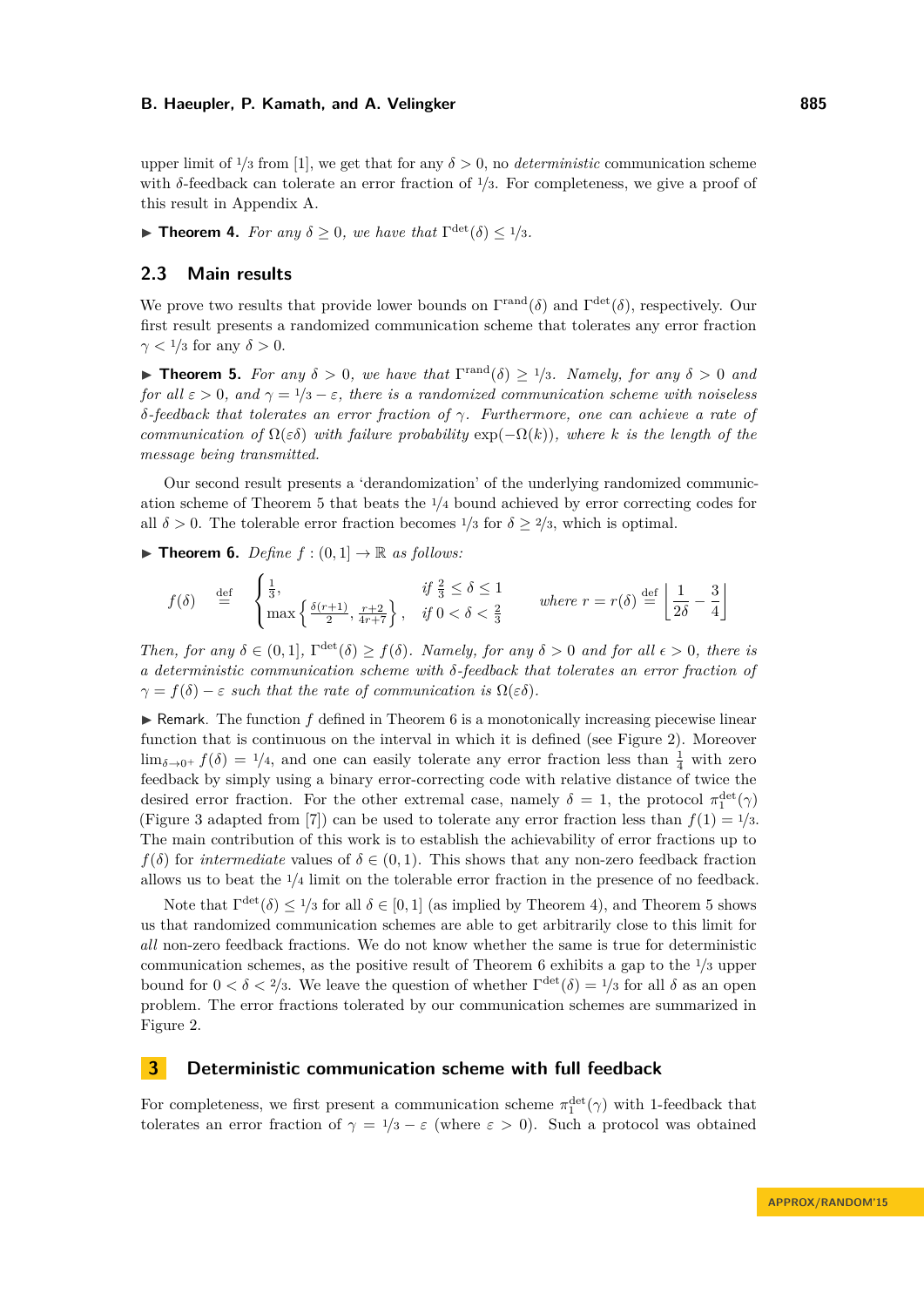<span id="page-5-0"></span>

**Figure 2** Maximum error fraction tolerated as function of *δ*.

previously by Berlekamp [\[1\]](#page-14-0). We present a very simple scheme (in Figure [3\)](#page-6-0) that was implicit in [\[7\]](#page-14-7). It is easy to see that the communication scheme presented has rate  $\Theta(\varepsilon)$ .

#### Correctness of  $\pi_1^{\text{det}}$  $\frac{\det}{1}(\gamma)$

We first introduce a couple of notations. Firstly, for all  $s \in \{0,1\}^*$ , define len(*s*) to be the length of *s*. Next, for strings *s* which do not contain consecutive 0's, we define the *weight* of *s* as follows.

▶ **Definition 7** (Weight of a string). Given string  $s \in \{0,1\}^*$ , such that *s* has no consecutive 0's, we define the *weight* of *s* as follows: Suppose *s* breaks into *a* 0's, *b* 1's and *c* 10's, with the smallest number of pieces. We define  $wt(s) \stackrel{\text{def}}{=} 2a + 2b + c$ .

For example,

- $\bullet$  wt('0110101') = 2 · 1 + 2 · 2 + 1 · 2 = 8, since '0110101' = '0' + '1' + '10' + '10' + '1'.
- $\bullet$  wt('111010') = 2 · 0 + 2 · 2 + 1 · 2 = 6, since '111010' = '1' + '1' + '10' + '10'.

Note that since *s* does not contain consecutive 0's, it follows that  $a = 1$  if *s* starts with a  $\theta$  and  $a = 0$  otherwise.

To prove that the communication scheme  $\pi_1^{\text{det}}(\gamma)$  in Figure [3](#page-6-0) tolerates an error fraction of  $\gamma$ , we define a potential function as  $\Phi = \Phi(T) \stackrel{\text{def}}{=} \text{len}(T_{\text{right}}) - \text{wt}(T_{\text{wrong}})$ . Note that the scheme in Figure [3](#page-6-0) ensures that  $T_{\text{wrong}}$  never has consecutive 0's, and thus  $wt(T_{\text{wrong}})$  is always well defined.

The following easy proposition shows how  $\Phi$  changes after each round of communication. The proof appears in Appendix [B.](#page-16-1)

<span id="page-5-1"></span>▶ **Proposition 8.** *After each round of communication, if Alice's bit is received correctly by Bob, then* Φ *increases by at least 1. On the other hand, if Alice's bit is received incorrectly by Bob, then* Φ *decreases by at most 2.*

As an easy corollary of Proposition [8,](#page-5-1) we get a lower bound on  $\Phi$  at the end of the protocol, as a function of the error fraction.

<span id="page-5-2"></span>**Example 15 Corollary 9.** *If*  $\gamma$  *fraction of Alice's transmissions in communication scheme*  $\pi_1^{\text{det}}(\gamma)$  (given *in Figure* [3\)](#page-6-0) are corrupted, then at the end of the protocol,  $\Phi \geq (1-3\gamma) N$ .

**Proof.** We have that there are  $(1 - \gamma)N$  forward rounds of the protocol which are not corrupted in which  $\Phi$  increases by 1, while  $\gamma N$  rounds which are corrupted in which  $\Phi$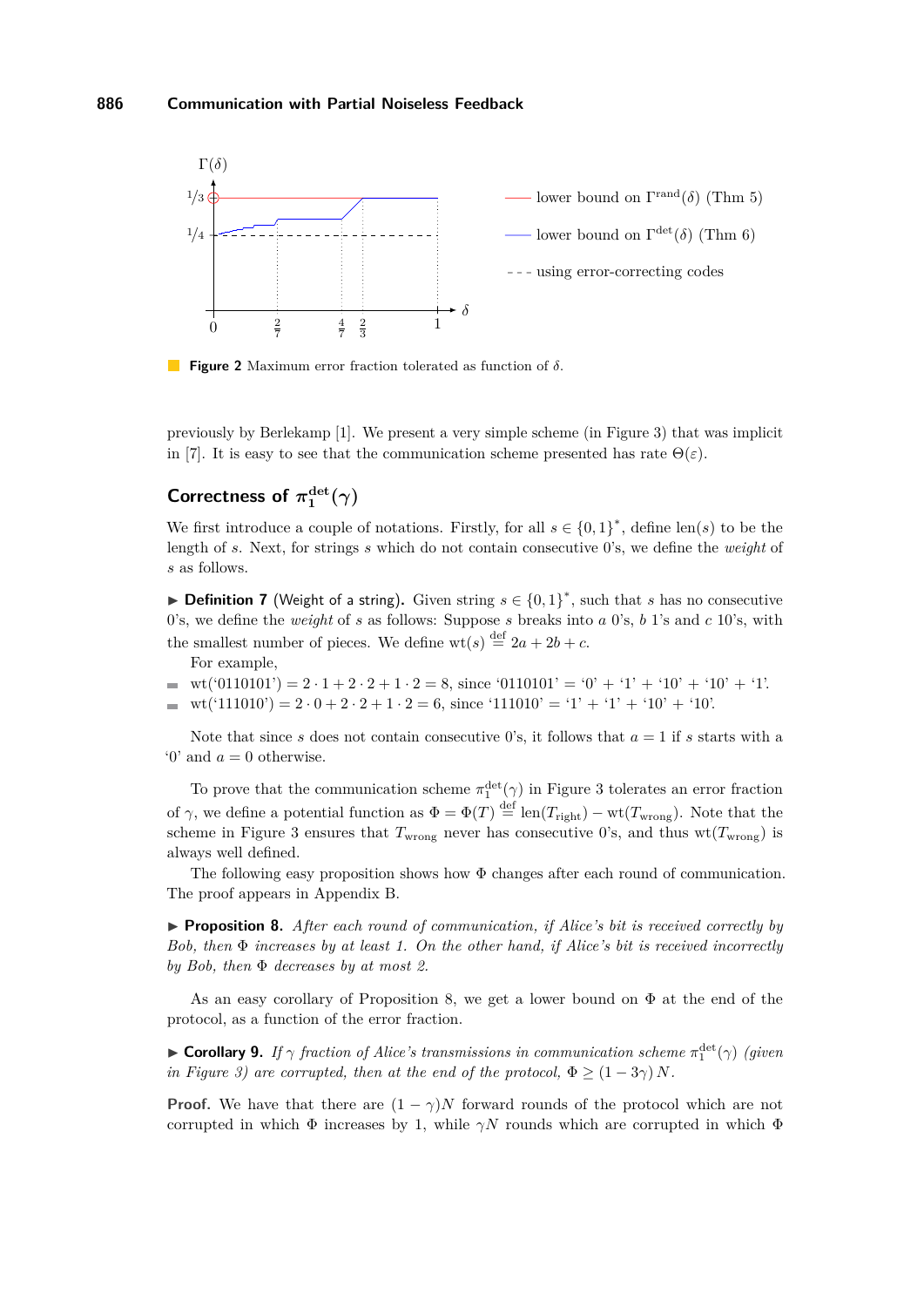<span id="page-6-0"></span>

(1)  $E(\mathbf{x})$  is a simple encoding of **x** such that  $E(\mathbf{x})$  does not contain any consecutive '0's. One way to do this: add a '1' between two consecutive bits, making  $n = 2k$ . We will refer to the bits of **y** as  $y(i)$ . For  $i > n$ , we will assume  $y(i) = '1'$ .

(2) *N* is the number of rounds

(3) *T* is the transcript as maintained by Bob. However, Alice is able to decompose *T* as  $T =$  $T_{\text{right}} \circ T_{\text{wrong}}$ , where  $T_{\text{right}}$  is the largest prefix of *T* which exactly matches the prefix of **y** of the same length, and  $T_{\text{wrong}}$  is the remaining part in *T*. Basically,  $T_{\text{wrong}}$  is the part of the transcript which starts with an incorrectly received bit, and so all the following bits have to be erased before proceeding further.

**Figure 3** Communication scheme with complete feedback :  $\pi_1^{\text{det}}(\gamma)$ .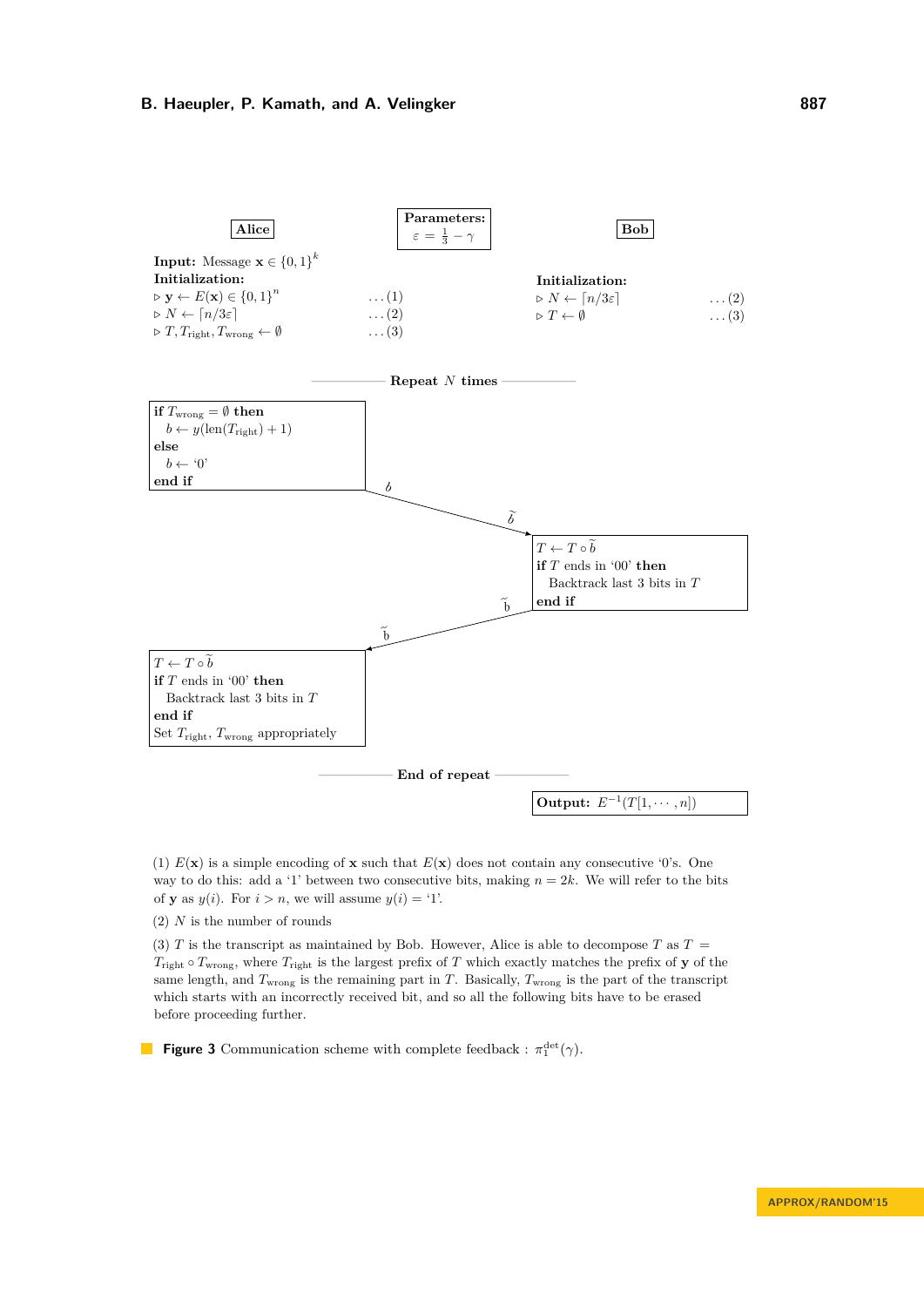decreases by at most 2. Thus, by Proposition [8,](#page-5-1) we see that at the end of the protocol,

$$
\Phi(T) \ge 1 \cdot (1 - \gamma)N - 2 \cdot \gamma N = (1 - 3\gamma)N
$$

 $\blacktriangleleft$ 

Thus, by the above Corollary, if  $\gamma = 1/3 - \varepsilon$  fraction of the forward rounds of protocol  $\pi_1^{\text{det}}(\gamma)$  are corrupted, then at the end of the protocol we will have,

$$
len(T_{right}) \ge \Phi(T) \ge 3\varepsilon N
$$

By our choice of *N*, we have that  $3\varepsilon N \geq n$ . Therefore, at the end of the protocol, len( $T_{\text{right}}$ ) ≥ *n*, meaning that the first *n* bits of *T* are exactly **y**. Hence, Bob is able to decode **x** correctly by just applying  $E^{-1}$  on the first *n* bits of *T*.

### <span id="page-7-0"></span>**4 Randomized communication scheme with partial feedback**

In this section, we prove Theorem [5](#page-4-1) by giving a randomized protocol  $\pi_{\delta}^{\text{rand}}(\gamma)$  with  $\delta$ -feedback (for any  $\delta \in (0,1]$ ), that tolerates an error fraction of  $\gamma = 1/3 - \varepsilon$  (where  $\varepsilon > 0$ ) and has a rate of  $\Theta(\varepsilon\delta)$ . The full details of  $\pi_{\delta}^{\text{rand}}(\gamma)$  can be found in Figure [4.](#page-8-0) The main idea is as follows:

We wish to simulate  $\pi_1^{\text{det}}(\gamma)$  with a smaller feedback fraction. We break the protocol into  $N_0 = [2n/3\varepsilon]$  iterations, where each iteration roughly corresponds to one forward and feedback round of  $\pi_1^{\text{det}}(\gamma)$ . In each iteration, Alice sends  $D = \lceil 2/\delta \rceil$  bits, namely  $\mathbf{c} = (c_1, \dots, c_D) = b^D$  (i.e. *D* copies of bit *b* she would have sent in  $\pi_1^{\text{det}}$ ). Bob receives a set of symbols  $\tilde{\mathbf{c}} = (\tilde{c}_1, \dots, \tilde{c}_D)$ . He uses a 'soft decoding' scheme to obtain  $\tilde{b}$  which is his interpretation of what *b* must have been. Let *m* be the number of '1's present in  $\tilde{c}$ . If  $m \leq D/2$ , then he interprets b as '0' with probability  $1 - 2m/D$ , and if  $m > D/2$ , then he interprets  $\tilde{b}$  to be '1' with probability  $2m/D - 1$ . In other cases, Bob interprets  $\tilde{b}$  to be '?'. If  $b \neq$  '?', then Bob then makes appropriate progress on the protocol  $\pi_1^{\text{det}}(\gamma)$ . As feedback, Bob sends back the value of  $\tilde{b}$  (which takes 2 bits of feedback). Thus, the entire protocol uses  $N = \left[\frac{2}{\delta}\right] N_0$  number of forward bits of communication and  $2N_0$  bits of feedback, and thus it uses  $(2/\lceil 2/\delta \rceil)$ -feedback (which is at most *δ*-feedback), and has rate  $\Theta(\varepsilon \delta)$ . All that remains to show now is that this protocol tolerates an error fraction of  $γ = 1/3 - ε$ .

#### **Correctness of**  $\pi_{\delta}^{\text{rand}}$  $\delta^{\mathrm{rand}}_{\delta}(\gamma)$

We show that for any  $\delta \in (0,1]$  and  $\gamma < 1/3$ , the communication scheme  $\pi_{\delta}^{\text{rand}}(\gamma)$  tolerates an error fraction of  $\gamma$  with constant rate. This immediately implies Theorem [5.](#page-4-1)

**► Theorem 10.** *For any*  $\delta \in (0,1]$  *and*  $\gamma = 1/3 - \varepsilon$  *(where*  $\varepsilon > 0$ *), the communication scheme*  $\pi_{\delta}^{\text{rand}}(\gamma)$  (from Figure [4\)](#page-8-0) tolerates an error fraction of  $\gamma$  with rate being  $\Theta(\varepsilon\delta)$ .

**Proof.** Suppose that an adversary corrupts at most  $\gamma N = (1/3 - \varepsilon) N$  of Alice's transmissions in  $\pi_{\delta}^{\text{rand}}(\gamma)$  (recall that  $N = \lfloor 2/\delta \rfloor N_0$ ). We will show that for any fixed error pattern, Bob can successfully recover Alice's message with high probability.

Consider the potential function  $\Phi$  that was used for proving the correctness of protocol  $\pi_1^{\text{det}}(\gamma)$ . In any iteration  $1 \leq i \leq N_0$  of the simulating protocol  $\pi_{\delta}^{\text{rand}}(\gamma)$  (in Figure [4\)](#page-8-0) above, with  $e$  fraction of errors (i.e. with  $eD$  errors), the potential function  $\Phi$  changes by an amount  $X_i$  given as follows (see Proposition [8\)](#page-5-1):

*if*  $e_i \leq 1/2$ , then with probability  $1 - 2e_i$ ,  $\Phi$  increases by at least  $X_i = 1$ , and with probability  $2e_i$  the potential function remains unchanged  $(X_i = 0)$ . In expectation,  $\Phi$ increases by at least  $\mathbb{E}[X_i] = (1 - 2e_i)$ .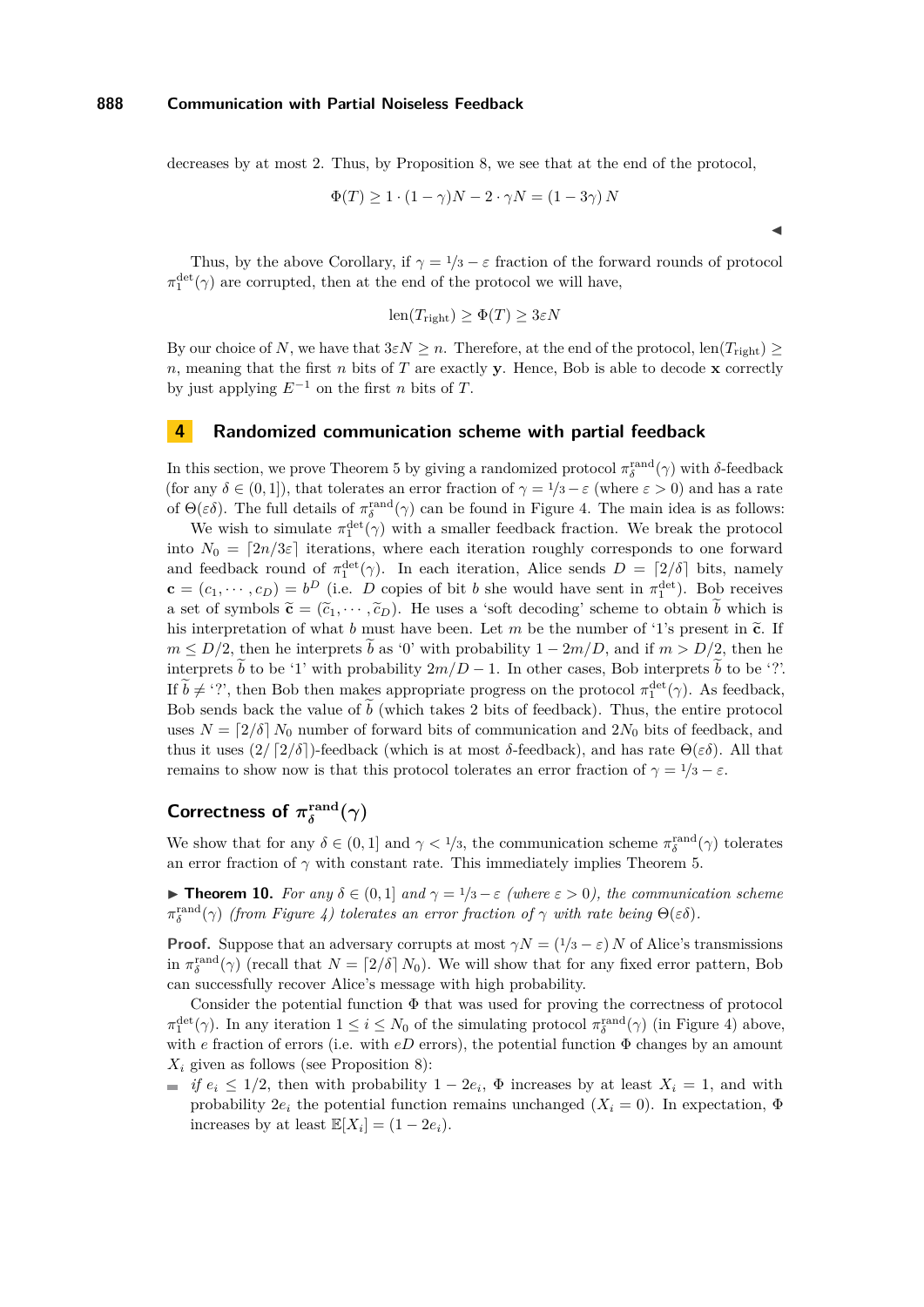<span id="page-8-0"></span>

(1), (2) and (3) as defined in the scheme  $\pi^{\rm det}_1(\gamma)$  (Figure 3)

(4) *D* is the number of bits sent in every iteration.

**Figure 4** Randomized communication scheme with complete feedback :  $\pi_{\delta}^{\text{rand}}(\gamma)$ .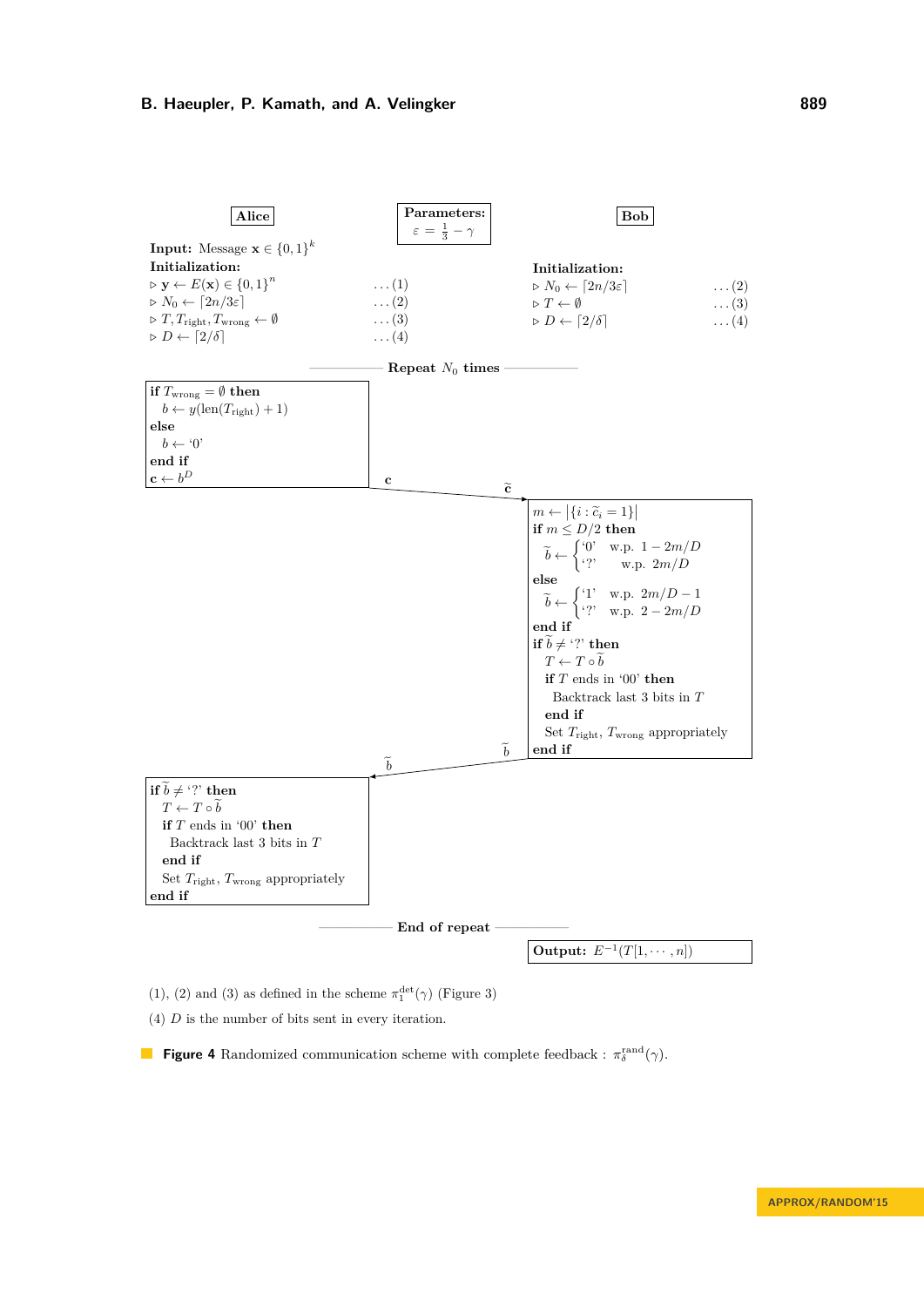$\vec{f}$  *if*  $e_i > 1/2$ , then with probability  $2e_i - 1$ ,  $\Phi$  decreases by at most 2, i.e. increases by at least  $X_i = -2$ , and with probability  $2 - 2e_i$  the potential function remains unchanged  $(X_i = 0)$ . In expectation,  $\Phi$  increases by at least  $\mathbb{E}[X_i] = -(4e_i - 2)$ .

Suppose we use  $N_0$  phases of the above protocol and suppose that the fraction of errors that the adversary makes in each of these  $N_0$  phases is  $e_1, e_2, \dots, e_{N_0}$ , respectively. Let  $S_1 = \{i : e_i \leq 1/2\}$  and  $S_2 = \{i : e_i > 1/2\}.$ 

Thus, the expected value of the potential function at the end of  $N_0$  phases will be,

$$
\mathbb{E}[\Phi] \geq \sum_{i=1}^{N} \mathbb{E}[X_i]
$$
  
=  $\sum_{i \in S_1} (1 - 2e_i) - \sum_{j \in S_2} (4e_j - 2)$   
=  $\sum_{i \in S_1 \cup S_2} (1 - 2e_i) - \sum_{j \in S_2} (2e_j - 1)$   
=  $N_0 - \sum_{i=1}^{N_0} 2e_i - \sum_{j \in S_2} (2e_j - 1)$ 

We want to bound  $\mathbb{E}[\Phi]$  from below. Firstly,  $\sum_{i=1}^{N_0} e_i \leq N_0 (1/3 - \varepsilon)$ . Also, since each  $e_j \leq 1$ , we have that  $|S_2| \geq \sum_{j \in S_2} e_j$ , and hence  $\sum_{j \in S_2} (2e_j - 1) \leq \sum_{j \in S_2} e_j \leq \sum_{i=1}^{N_0} e_i \leq$  $N_0$  ( $1/3 - \varepsilon$ ). Thus, from above equations we have that,

$$
\mathbb{E}[\Phi] \ge N_0 - 2N_0 \left(\frac{1}{3} - \varepsilon\right) - N_0 \left(\frac{1}{3} - \varepsilon\right) = 3\varepsilon N_0.
$$

Since we choose  $N_0 = \lfloor 2n/3\varepsilon \rfloor$ , we have that  $\mathbb{E}[\Phi] \geq 2n$ . Also, note that either  $X_i \in [0, 2]$ or  $X_i \in [-2, 0]$  for all *i*. Thus, using Hoeffding's concentration inequality, we have

$$
\Pr[\Phi \ge n] \ge \Pr[X_1 + X_2 + \dots + X_{N_0} \ge n]
$$
  
\n
$$
\ge 1 - \Pr\left[\left|X_1 + X_2 + \dots + X_{N_0} - \mathbb{E}\left[\sum_{i=1}^{N_0} X_i\right]\right| \ge n\right]
$$
  
\n
$$
\ge 1 - 2e^{-2n^2/4N_0}
$$
  
\n
$$
\ge 1 - 2e^{-3\epsilon n/4} \qquad [\text{putting } N_0 = \lceil 2n/3\epsilon \rceil]
$$

Recall that if  $\Phi \geq n$  at the end of the protocol, then Bob is able to decode Alice's message correctly. Thus, we conclude that  $\pi_{\delta}^{\text{rand}}(\gamma)$  works with a failure probability of at most  $\exp(-\Omega(k))$  (since  $n = \Theta(k)$ ).

 $\triangleright$  Remark. In the application of the Hoeffding's inequality we required the error pattern to be fixed, that is, the adversary pre-commits to the error pattern (although unknown to Alice and Bob). We feel that this is only a technical difficulty and it should be generalizable to adaptive adversaries. Nevertheless, in the next section, we de-randomize this protocol, although with a smaller error fraction. For deterministic protocols, it does not matter whether the errors are adaptive or not, as we require a worst-case guarantee.

### <span id="page-9-0"></span>**5 Deterministic communication schemes with partial feedback**

In this section, we prove Theorem [6](#page-4-2) by giving a deterministic protocol  $\pi_{\delta}^{\text{det}}(\gamma)$  with *δ*-feedback (for any *δ* ∈ (0*,* 1]). We first give a deterministic communication scheme with *δ*-feedback for  $\delta = 2/(4r+3)$  for any  $r \in \mathbb{N}$  (this scheme is described in Section [5.1\)](#page-10-0), which we obtain by a certain derandomization of  $\pi_{\delta}^{\text{rand}}$ . Next, for  $\frac{2}{4r+7} < \delta < \frac{2}{4r+3}$ , we give a communication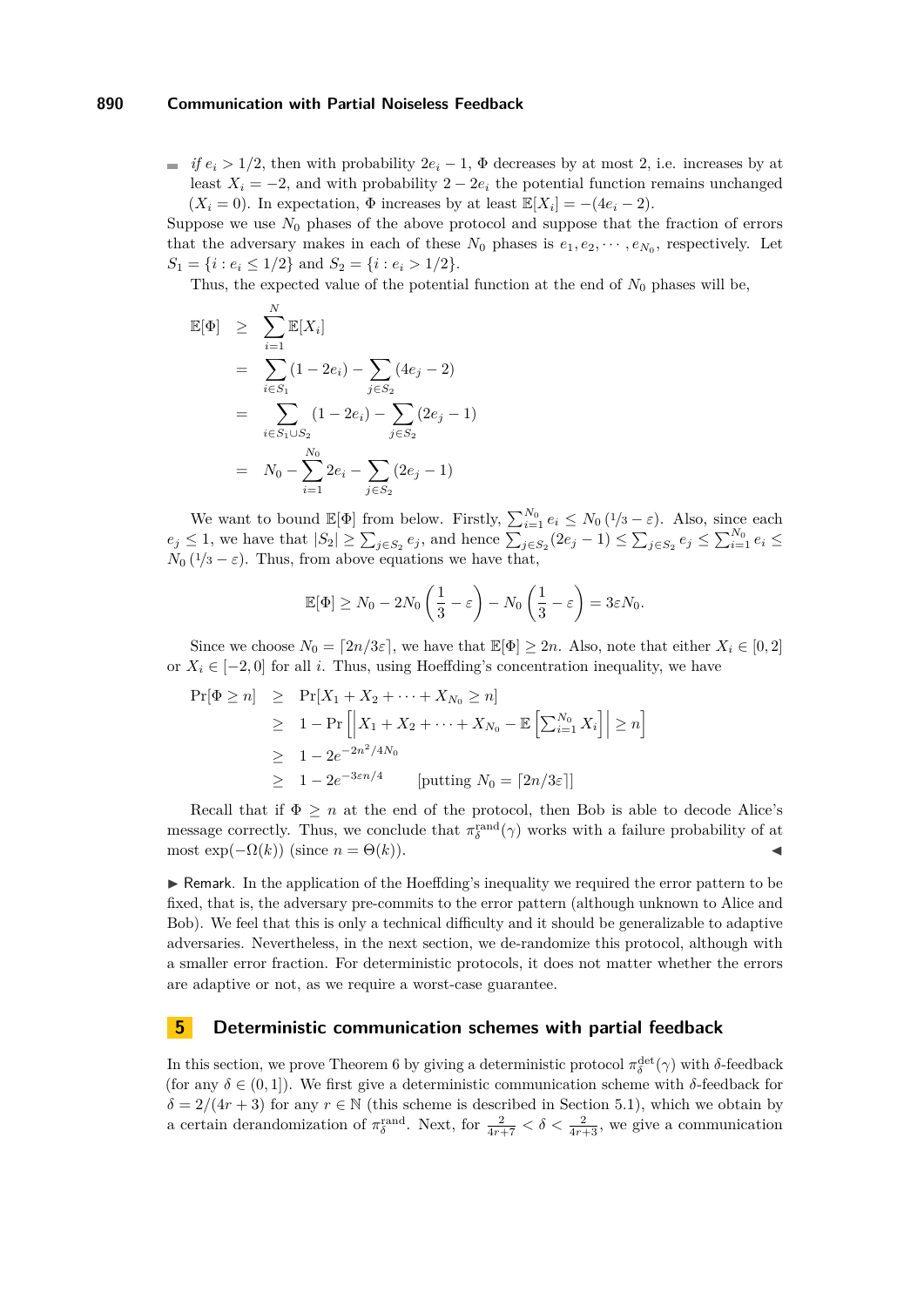scheme that *interpolates* between  $\pi_{2/(4r+3)}^{\text{det}}$  and  $\pi_{2/(4r+7)}^{\text{det}}$  (the full details are described in Section [5.2\)](#page-12-0).

# <span id="page-10-0"></span>**5.1 Deterministic communication scheme for**  $\delta = 2/(4r+3)$

In this section, we present a deterministic communication scheme  $\pi_{\delta}^{\text{det}}(\gamma)$ , where  $\delta = 2/(4r+3)$ for any  $r \in \mathbb{N}$ . We show that this scheme tolerates an error fraction of  $\gamma = (r+1)/(4r+3) - \varepsilon$ and has rate  $\Theta(\varepsilon\delta)$ . We obtain this by instantiating the communication scheme  $\pi_{\delta}^{\text{det}}(\gamma)$  in Figure [5,](#page-11-0) with  $D_i = (4r + 3)$  and  $r_i = r$  for all *i*. The main idea behind the protocol is as follows:

We will consider a protocol identical to  $\pi_{\delta}^{\text{rand}}$ , except that in each of the  $N_0$  iterations, Bob chooses a value ('0,' '1,' or '?') for  $\tilde{b}$  in a *deterministic* fashion. In particular, in any iteration, Alice sends  $D = (4r + 3) = 2/\delta$  bits (say **c** given by  $b^D$ ), which Bob then receives as  $\tilde{c}$ . Let *m* be the number of 1's in  $\tilde{c}$ . Bob chooses  $\tilde{b}$  as follows:

$$
\widetilde{b} \quad \leftarrow \quad \begin{cases}\n^{0'} & \text{if } m \leq r \\
^{1'} & \text{if } m \geq D - r \\
^{2'} & \text{if } r < m < D - r\n\end{cases}
$$

Thus,  $r + 1$  is the minimum number of bits of **c** that an adversary must corrupt in order to force Bob to interpret the round as a '?', and  $D - r$  is the minimum number of bits of **c** that must be corrupted in order to force Bob to interpret the round as opposite of the bit that Alice intended to send. The decoding strategy of Bob is summarized in the following figure:



Thus, the entire protocol uses  $N = DN_0 = (2/\delta)N_0$  number of forward bits of communication and  $2N_0$  bits of feedback, and thus it uses  $\delta$ -feedback. We will choose  $N_0 = \lceil n/3\varepsilon \rceil$ , and hence the rate is  $\Theta(\varepsilon\delta)$ . So all that remains to show now is that this protocol tolerates an error fraction of  $\gamma = (r+1)/(4r+3) - \varepsilon$ . The following proposition (which is an analogue of Corollary [9\)](#page-5-2) will be useful in proving the same.

**Proposition 11.** For  $\delta = 2/(4r+3)$ , if  $\gamma$  fraction of Alice's transmissions in commu*nication scheme*  $\pi_{\delta}^{\text{det}}(\gamma)$  *(from Figure [5\)](#page-11-0)* are corrupted, then at the end of the protocol,  $\Phi \geq \left(1 - \frac{(4r+3)\gamma}{r+1}\right)N_0.$ 

**Proof.** In the communication scheme  $\pi_{\delta}^{\text{det}}(\gamma)$ , any iteration is considered *correctly decoded* if  $\tilde{b}$  is set to be the bit that appears in **c**, while it is said to be *incorrectly decoded* if  $\tilde{b}$  is set to the opposite bit. An iteration is considered *ambiguous* if  $\tilde{b}$  is set to be '?'.

Now, suppose an adversary corrupts the scheme such that  $AN_0$ ,  $BN_0$ , and  $CN_0$  are the number of iterations that are ambiguous, correctly decoded and incorrectly decoded respectively. Note that the adversary has a total budget of  $\gamma DN_0$  corruptions, where  $\gamma$  is the overall error fraction of the protocol. Thus, we have the following constraints:

<span id="page-10-1"></span>
$$
A + B + C = 1 \tag{1}
$$

$$
(r+1)A + (D-r)C \leq \gamma D \tag{2}
$$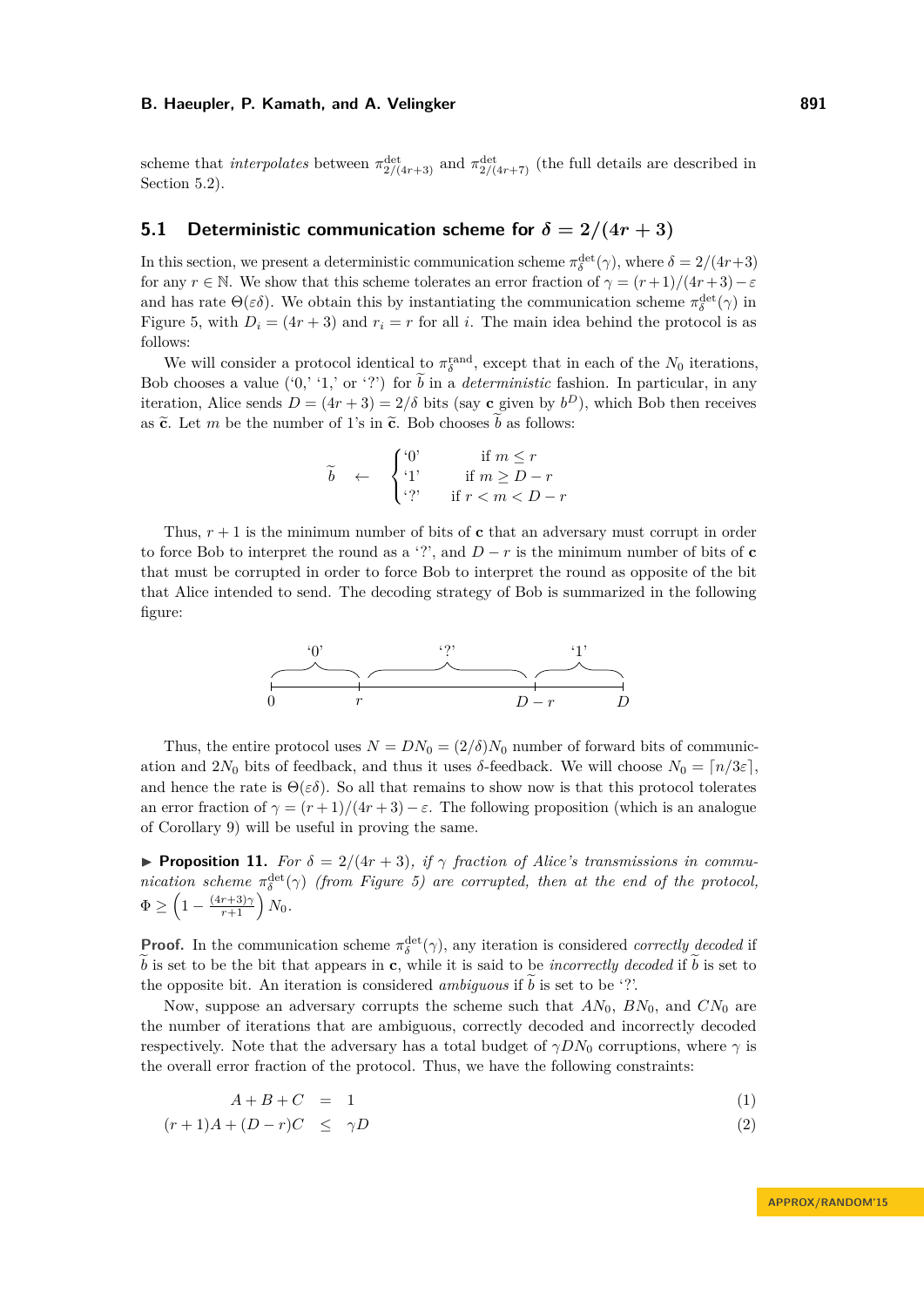<span id="page-11-0"></span>

(1), (2) and (3) as defined in the scheme  $\pi^{\rm det}_1$  (Figure 3)

(4)  $D_i$  is the number of forward bits sent in iteration *i*.  $r_i$  is the deterministic threshold used by Bob to interpret the received stream as either '0', '?' or '1' in iteration *i*. The total number of forward bits is  $\sum_i D_i$ , and total number of feedback bits is  $2N_0$ . The exact choice of  $D_i$ 's and  $r_i$ 's will depend on  $\delta$  and  $\gamma$ .

**Figure 5** Template for deterministic communication scheme with complete feedback :  $\pi_{\delta}^{\text{det}}(\gamma)$ .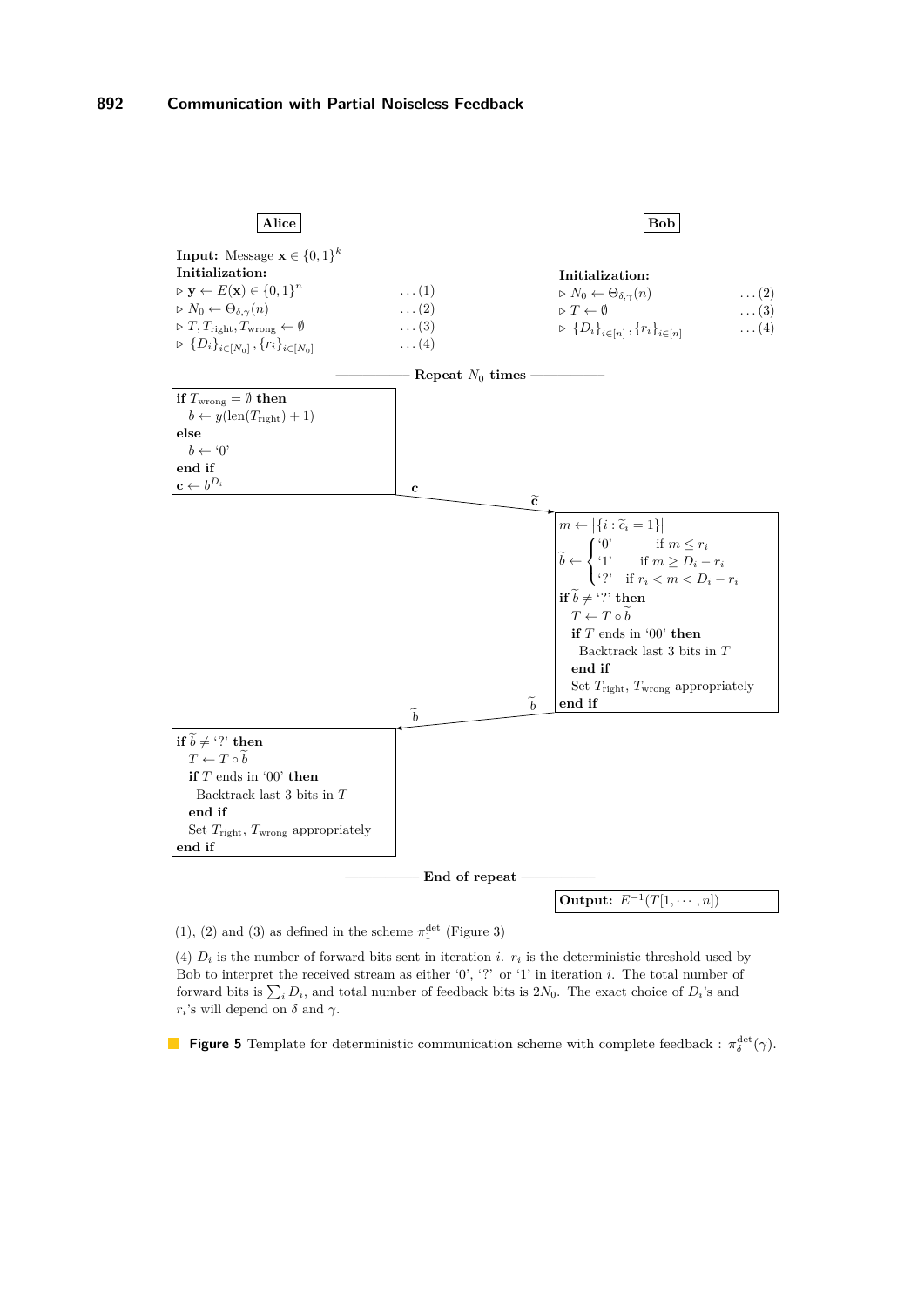Equation [1](#page-10-1) follows because the total number of iterations is  $N_0$ . Inequality [2](#page-10-1) follows because, we may assume without loss of generality, that an adversary corrupts 0 bits for an iteration that is correctly decoded,  $D - r$  bits for an iteration that is incorrectly decoded, and  $r + 1$ bits for an iteration that is ambiguous. This is because these are the minimum number of bits needed to be corrupted for each category, and an adversary cannot possibly gain by corrupting more than the minimum.

From Proposition [8,](#page-5-1) we have that  $\Phi \geq (B - 2C)N_0$ . And so, we wish to lower bound *B* − 2*C*. For this, we subtract  $\frac{3}{D-r}$  times Inequality [\(2\)](#page-10-1) from Equation [\(1\)](#page-10-1) to obtain

$$
B - 2C - A\left(\frac{3(r+1)}{D-r} - 1\right) \ge 1 - \frac{3\gamma D}{D-r}
$$

Since  $D = 4r + 3$ , it follows that  $\frac{3(r+1)}{D-r} = 1$ , and so,

$$
B - 2C \ge 1 - \frac{3\gamma D}{D - r} = 1 - \frac{(4r + 3)\gamma}{r + 1}
$$

Thus, we get that at the end of the protocol,  $\Phi \geq \left(1 - \frac{(4r+3)\gamma}{r+1}\right) N_0$ .

By the above Proposition, if  $N_0 = \lceil n/3\varepsilon \rceil$  and  $\gamma = \frac{r+1}{4r+3} - \epsilon$  fraction of Alice's transmissions in  $\pi_{\delta}^{\text{det}}(\gamma)$  are corrupted, then at the end of the protocol we will have,

$$
\text{len}(T_{\text{right}}) \ge \Phi \ge \left(1 - \frac{4r + 3}{r + 1} \left(\frac{r + 1}{4r + 3} - \epsilon\right)\right) N_0 = \frac{(4r + 3)\epsilon}{r + 1} N_0 \ge n
$$

This guarantees that at the end of the protocol len $(T_{\text{right}}) \geq n$  meaning the first *n* bits of *T* are exactly **y** and Bob can correctly decode Alice's message by applying *E*<sup>−</sup><sup>1</sup> on the first *n* bits of *T*.

### <span id="page-12-0"></span>**5.2 Deterministic communication schemes for all**  $\delta \in (0,1]$

In the previous section we gave a deterministic communication scheme  $\pi_{\delta}^{\text{det}}(\gamma)$  for  $\delta =$  $2/(4r+3)$ , and showed that one can tolerate an error fraction of up to  $\frac{r+1}{4r+3}$ . In the section, we give a communication scheme  $\pi_{\delta}^{\text{det}}(\gamma)$  for any feedback fraction  $\delta \in \left(\frac{2}{4r+7}, \frac{2}{4r+3}\right)$ , that can tolerate an error fraction of  $\gamma = \frac{\delta(r+1)}{2} - \varepsilon$  (where  $\varepsilon > 0$ ).

The key is to "interpolate" the protocols  $\pi_{\delta}^{\text{det}}$  that we obtain for  $\delta = \frac{2}{D}$  between  $D = 4r + 3$ and  $D = 4(r + 1) + 3$ . In particular, we will have that for the first  $qN_0$  iterations, we use  $D_i = 4r + 7$  and  $r_i = r + 1$ , and the later  $(1 - q)N_0$  iterations, we use  $D_i = 4r + 3$  and  $r_i = r$ . We let  $N_0 \ge (r+1)\delta n/2\varepsilon$ . This also gives that the rate is  $\Theta(\varepsilon\delta)$  (since  $\delta \ge 2/(4r+7)$ ).

Let  $A_1N_0$ ,  $B_1N_0$ , and  $C_1N_0$  be the number of iterations that are ambiguous, correctly decoded and incorrectly decoded respectively in the first  $qN_0$  iterations. Similarly, let  $A_2N_0$ ,  $B_2N_0$ , and  $C_2N_0$  be the number of iterations that are ambiguous, correctly decoded and incorrectly decoded respectively in the later  $(1-q)N_0$  iterations. Also note that the adversary has a total budget of  $\gamma(q(4r + 7) + (1 - q)(4r + 3))N_0$  corruptions, where  $\gamma$  is the overall error fraction of the protocol.

Note that  $\delta = \frac{2}{q(4r+7)+(1-q)(4r+3)} = \frac{2}{4q+4r+3}$  and hence  $q = \frac{1}{2\delta} - \frac{(4r+3)}{4}$  $\frac{(+3)}{4}$ . We have the following constraints:

<span id="page-12-1"></span>
$$
A_1 + B_1 + C_1 = q \tag{3}
$$

$$
A_2 + B_2 + C_2 = 1 - q \tag{4}
$$

$$
(r+2)A_1 + (r+1)A_2 + (3r+6)C_1 + (3r+3)C_2 \leq \gamma(4q + (4r+3))
$$
\n(5)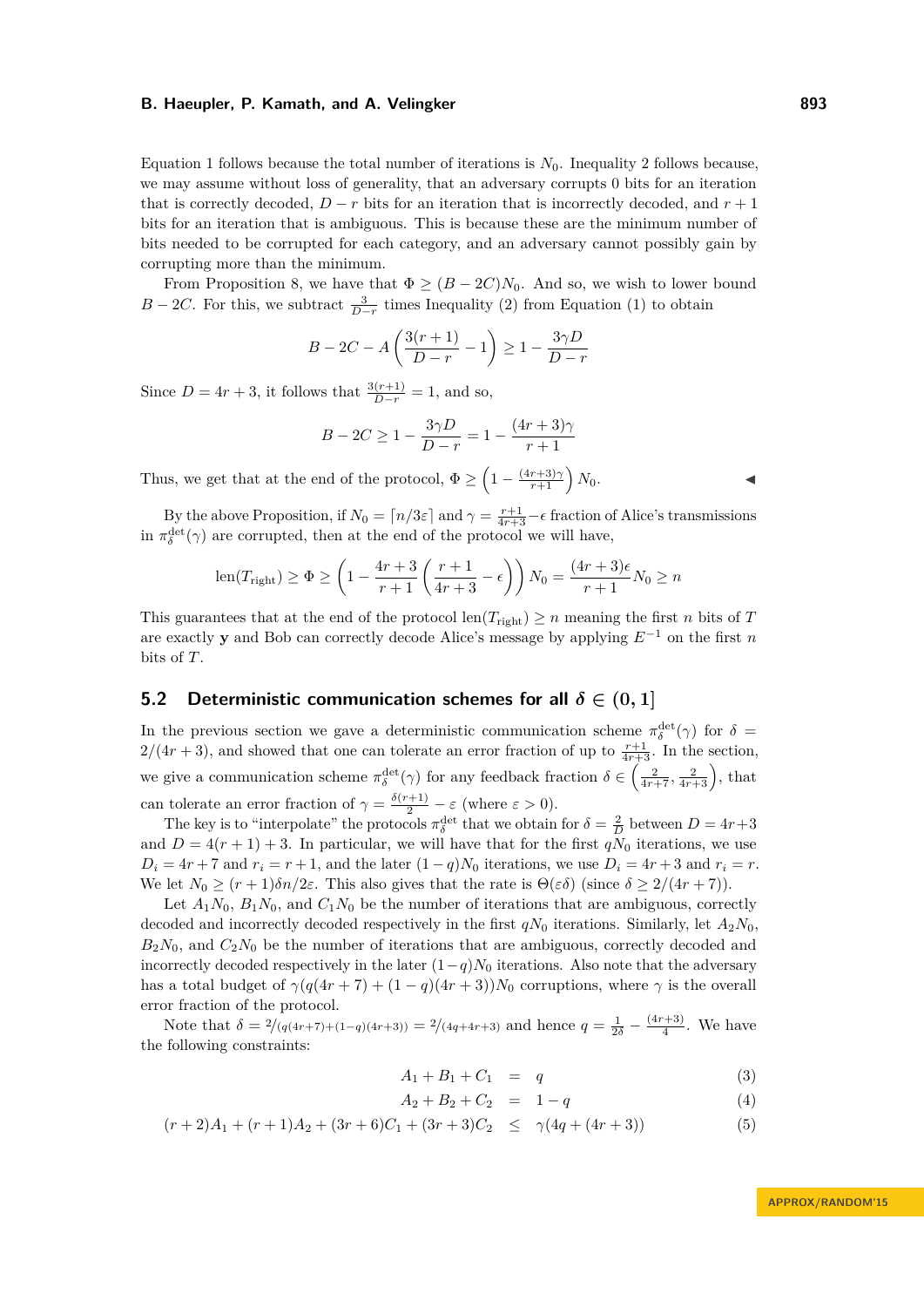From Proposition [8,](#page-5-1) we have that the potential at the end of the protocol satisfies  $\Phi \geq$  $(B_1 + B_2 - 2C_1 - 2C_2)N_0$ . Thus, we wish to lower bound  $(B_1 + B_2 - 2C_1 - 2C_2)$ . We add equations [3](#page-12-1) and [4](#page-12-1) and subtract  $(1/(r+1))$  times inequality [5,](#page-12-1) to get,

$$
B_1 + B_2 - 2C_1 - 2C_2 - \frac{A_1}{r+1} - \frac{3C_1}{r+1} \ge 1 - \frac{\gamma(4q+4r+3)}{r+1} = 1 - \frac{2\gamma}{(r+1)\delta}
$$

Since  $A_1, C_1 \geq 0$  and  $\gamma = (r+1)\delta/2 - \varepsilon$ , we get that,

$$
\Phi \ge (B_1 + B_2 - 2C_1 - 2C_2)N_0 \ge \frac{2\varepsilon N_0}{(r+1)\delta} \ge n
$$

where the last inequality follows because we chose  $N_0 \ge (r+1)\delta n/2\varepsilon$ . This guarantees that at the end of the protocol len $(T_{\text{right}}) \geq \Phi \geq n$  meaning the first *n* bits of *T* are exactly **y** and Bob can correctly decode Alice's message by applying  $E^{-1}$  on the first *n* bits of *T*.

### **5.3 Putting it all together**

**Proof of Theorem [6.](#page-4-2)** In Section [5.2,](#page-12-0) we showed that when  $\frac{2}{4r+7} \leq \delta \leq \frac{2}{4r+3}$ , we have that  $\Gamma^{\text{det}}(\delta) \ge (r+1)\delta/2$ . But from Section [5.1,](#page-10-0) we obtained that  $\Gamma^{\text{det}}\left(\frac{2}{4r+7}\right) \ge \frac{r+2}{4r+7}$ , and thus by monotonicity of  $\Gamma^{\text{det}}(\delta)$ , we have that for all  $\delta \geq \frac{2}{4r+7}$ ,  $\Gamma^{\text{det}}(\delta) \geq \frac{r+2}{4r+7}$ . Combining the two results we get that,

$$
\forall r \in \mathbb{Z}_{\geq 0} \quad \forall \delta \in \left[\frac{2}{4r+7}, \frac{2}{4r+3}\right] \quad \Gamma^{\text{det}}(\delta) \geq \max\left\{\frac{(r+1)\delta}{2}, \frac{r+2}{4r+7}\right\}
$$

J

### <span id="page-13-0"></span>**6 Discussion**

We have introduced the notion of communication schemes under partial noiseless feedback as a natural interpolation between two familiar settings, namely, the problem of transmission over a binary channel with adversarial errors (achievable by the use of error-correcting codes) as well as the problem of transmission over a binary feedback channel (achievable by the protocol in [\[1\]](#page-14-0)). The results of this work show that the availability of a non-zero fraction of feedback, however small, allows Alice to communicate a message to Bob in a way that tolerates an adversarial error fraction of more than <sup>1</sup>*/*4, the limit for error-correcting codes. An upper bound of <sup>1</sup>*/*<sup>3</sup> on the tolerable error fraction for a deterministic communication scheme holds for all feedback fractions  $0 \leq \delta \leq 1$ , and we show how to obtain a randomized communication scheme that tolerates any error fraction up to <sup>1</sup>*/*3. Furthermore, we have shown deterministic communication schemes that tolerates error fractions of up to  $f(\delta)$ , where *f* is a monotonically increasing, piecewise linear, continuous function with  $f(0) = \frac{1}{4}$ and  $f(1) = 1/3$ . In particular, we have shown that our deterministic scheme can tolerate any error fraction less than  $\frac{1}{3}$  for all  $\delta > \frac{2}{3}$ .

Our work points to several interesting directions for further investigation.

Is the bound  $\Gamma^{\text{det}}(\delta) \ge f(\delta)$  provided by Theorem [6](#page-4-2) is tight? Currently we only know that  $f(\delta) \leq \Gamma^{\text{det}}(\delta) \leq \frac{1}{3}$  for  $\delta < \frac{2}{3}$ . In particular, is it possible for a deterministic communication scheme to tolerate error fractions up to  $\frac{1}{3}$  for *all*  $\delta$  in the way that the randomized scheme  $\pi_{\delta}^{\text{rand}}$  can. One possible direction is to derandomize  $\pi_{\delta}^{\text{rand}}$  in a more clever way that avoids loss in the error fraction tolerance. Otherwise, is it possible to prove better upper bounds than  $1/3$  on  $\Gamma^{\text{det}}(\delta)$ ?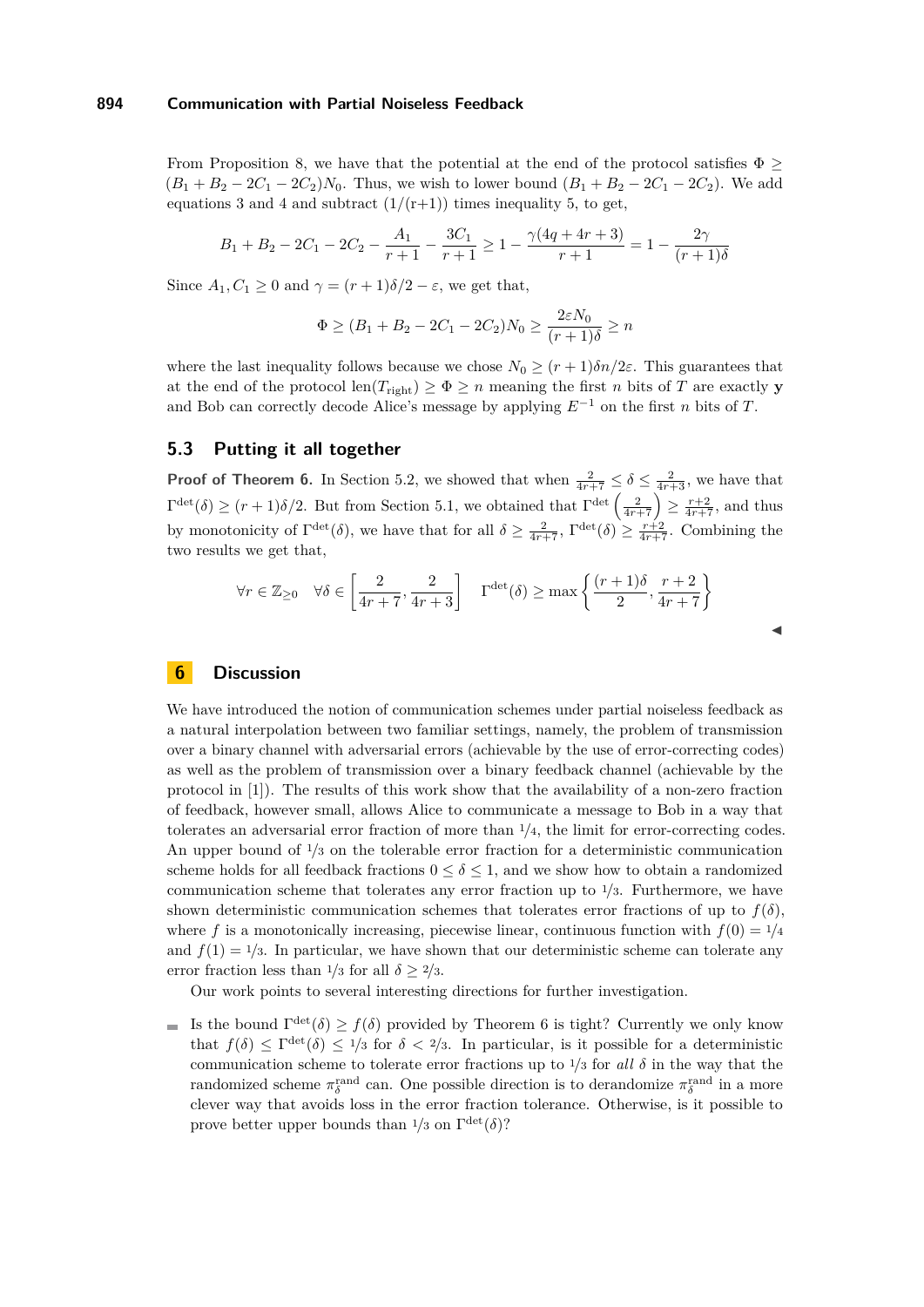- $\blacksquare$  In this work, we have considered only protocols over binary alphabets. It will be interesting to determine the limits on the tolerable error fraction for communication schemes with partial feedback that use symbols from non-binary alphabets as well as to find explicit communication schemes in this setting. Over an alphabet of size *q*, we know that error correcting codes can tolerate an error fraction of  $(1 - \frac{1}{q})/2$ , whereas, with noiseless feedback, one can tolerate an error fraction of up to <sup>1</sup>*/*<sup>2</sup> (see [\[7\]](#page-14-7) for example).
- $\blacksquare$  In this work we only studied the model of noiseless feedback. It will be interesting to understand what bounds could be proved for the noisy feedback model, where the adversary is allowed to corrupt the feedback as well. An immediate question is whether it is even possible to correct more than <sup>1</sup>*/*<sup>4</sup> fraction errors in this model (for any amount of feedback - where we measure the error budget as a fraction of the length of the entire protocol and not just Alice's transmissions).

**Acknowledgements.** We would like to thank Madhu Sudan for many helpful discussions and comments on the draft. PK would like to thank Dana Moshkovitz for general guidance and encouragement. AV would like to thank Venkatesan Guruswami for helpful conversations.

PK was supported in part by NSF grants CCF-1218547 and CCF-1420956. Part of this work was done while AV was visiting Microsoft Research New England, Cambridge, MA. AV was supported in part by NSF grant CCF-0963975.

#### **References**

- <span id="page-14-0"></span>**1** Elwyn R. Berlekamp. *Block Coding with Noiseless Feedback*. PhD thesis, Massachusetts Institute of Technology, Cambridge, MA, USA, 1964.
- <span id="page-14-2"></span>**2** Zvika Brakerski and Yael Tauman Kalai. Efficient interactive coding against adversarial noise. In *53rd Annual IEEE Symposium on Foundations of Computer Science, FOCS 2012, New Brunswick, NJ, USA, October 20-23, 2012*, pages 160–166, 2012.
- <span id="page-14-4"></span>**3** Zvika Brakerski, Yael Tauman Kalai, and Moni Naor. Fast interactive coding against adversarial noise. *J. ACM*, 61(6):35, 2014.
- <span id="page-14-3"></span>**4** Zvika Brakerski and Moni Naor. Fast algorithms for interactive coding. In *Proceedings of the Twenty-Fourth Annual ACM-SIAM Symposium on Discrete Algorithms, SODA 2013, New Orleans, Louisiana, USA, January 6-8, 2013*, pages 443–456, 2013.
- <span id="page-14-6"></span>**5** Mark Braverman and Klim Efremenko. List and unique coding for interactive communication in the presence of adversarial noise. In *55th IEEE Annual Symposium on Foundations of Computer Science, FOCS 2014, Philadelphia, PA, USA, October 18-21, 2014*, pages 236–245, 2014.
- <span id="page-14-1"></span>**6** Mark Braverman and Anup Rao. Toward coding for maximum errors in interactive communication. *IEEE Transactions on Information Theory*, 60(11):7248–7255, 2014.
- <span id="page-14-7"></span>**7** Klim Efremenko, Ran Gelles, and Bernhard Haeupler. Maximal noise in interactive communication over erasure channels and channels with feedback. In *Proceedings of the 2015 Conference on Innovations in Theoretical Computer Science, ITCS 2015, Rehovot, Israel, January 11-13, 2015*, pages 11–20, 2015.
- <span id="page-14-8"></span>**8** Ran Gelles and Bernhard Haeupler. Capacity of interactive communication over erasure channels and channels with feedback. In *Proceedings of the Twenty-Sixth Annual ACM-SIAM Symposium on Discrete Algorithms, SODA 2015, San Diego, CA, USA, January 4-6, 2015*, pages 1296–1311, 2015.
- <span id="page-14-5"></span>**9** Ran Gelles, Ankur Moitra, and Amit Sahai. Efficient coding for interactive communication. *IEEE Transactions on Information Theory*, 60(3):1899–1913, 2014.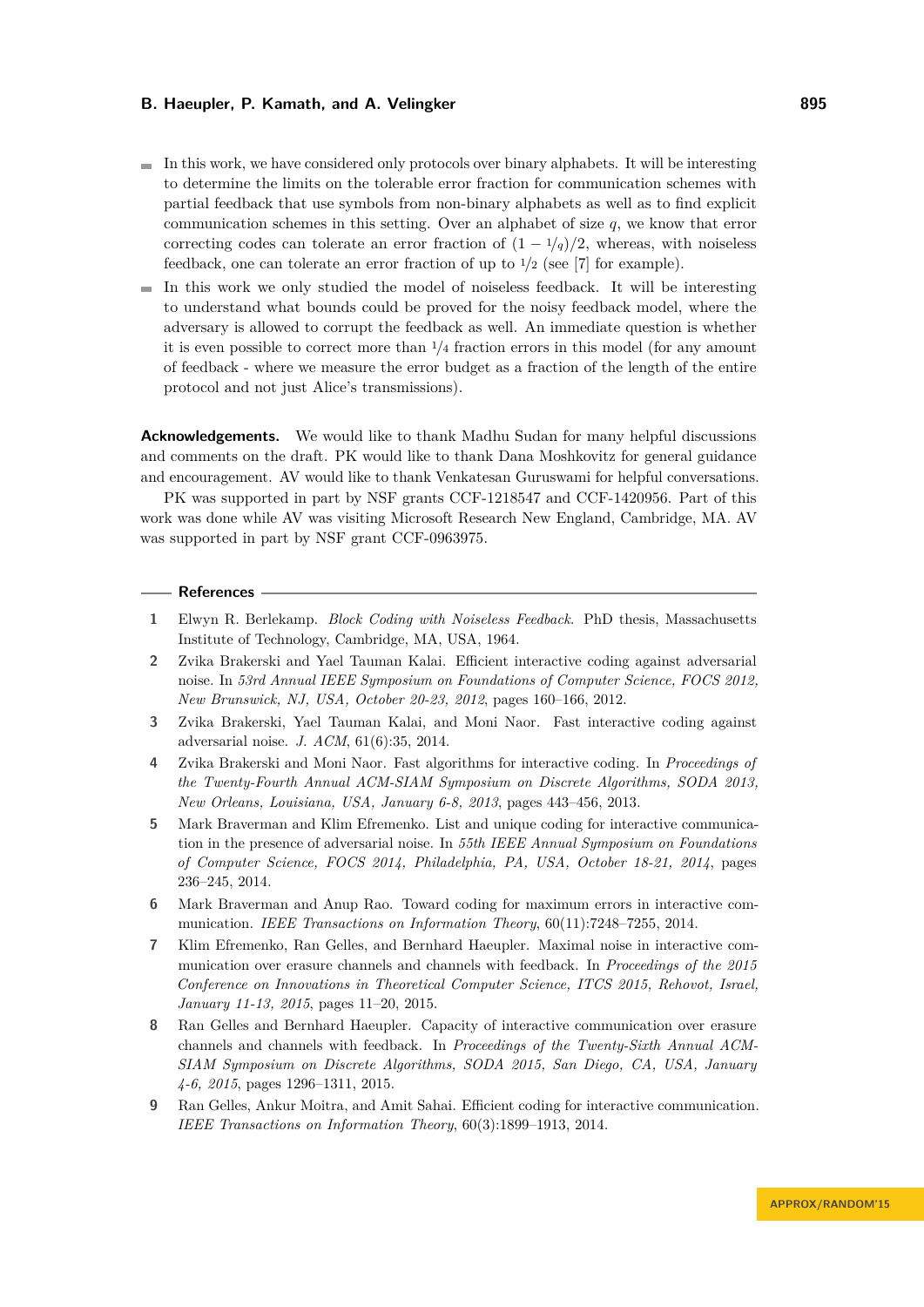- <span id="page-15-9"></span>**10** Mohsen Ghaffari and Bernhard Haeupler. Optimal error rates for interactive coding II: efficiency and list decoding. In *55th IEEE Annual Symposium on Foundations of Computer Science, FOCS 2014, Philadelphia, PA, USA, October 18-21, 2014*, pages 394–403, 2014.
- <span id="page-15-8"></span>**11** Mohsen Ghaffari, Bernhard Haeupler, and Madhu Sudan. Optimal error rates for interactive coding I: adaptivity and other settings. In *Symposium on Theory of Computing, STOC 2014, New York, NY, USA, May 31 – June 03, 2014*, pages 794–803, 2014.
- <span id="page-15-1"></span>**12** E. N. Gilbert. A comparison of signalling alphabets. *Bell System Technical Journal*, 31:504– 522, 1952.
- <span id="page-15-11"></span>**13** Bernhard Haeupler. Interactive channel capacity revisited. In *55th IEEE Annual Symposium on Foundations of Computer Science, FOCS 2014, Philadelphia, PA, USA, October 18-21, 2014*, pages 226–235, 2014.
- <span id="page-15-10"></span>**14** Gillat Kol and Ran Raz. Interactive channel capacity. In *Symposium on Theory of Computing Conference, STOC'13, Palo Alto, CA, USA, June 1-4, 2013*, pages 715–724, 2013.
- <span id="page-15-3"></span>**15** Morris Plotkin. Binary codes with specified minimum distance. *IRE Transactions on Information Theory*, 6(4):445–450, 1960.
- <span id="page-15-5"></span>**16** Leonard J. Schulman. Communication on noisy channels: A coding theorem for computation. In *33rd Annual Symposium on Foundations of Computer Science, Pittsburgh, Pennsylvania, USA, 24-27 October 1992*, pages 724–733, 1992.
- <span id="page-15-6"></span>**17** Leonard J. Schulman. Deterministic coding for interactive communication. In *Proceedings of the Twenty-Fifth Annual ACM Symposium on Theory of Computing, May 16-18, 1993, San Diego, CA, USA*, pages 747–756, 1993.
- <span id="page-15-7"></span>**18** Leonard J. Schulman. Coding for interactive communication. *IEEE Transactions on Information Theory*, 42(6):1745–1756, 1996.
- <span id="page-15-4"></span>**19** Claude E. Shannon. The zero error capacity of a noisy channel. *IRE Transactions on Information Theory*, 2(3):8–19, 1956.
- <span id="page-15-0"></span>**20** Joel Spencer and Peter Winkler. Three thresholds for a liar. *Combinatorics, Probability & Computing*, 1:81–93, 1992.
- <span id="page-15-2"></span>**21** R. R. Varshamov. Estimate of the number of signals in error correcting codes. *Dokl. Acad. Nauk SSSR*, 117:739–741, 1957.

### <span id="page-15-12"></span>**A Upper bound on tolerable error fraction for mirror feedback**

For completeness we give a proof of the following theorem, which was already proved by Berlekamp [\[1\]](#page-14-0) and also later by Spencer-Winkler in the context of questions with liars [\[20\]](#page-15-0).

▶ **Theorem 12.** *Any one-way communication scheme with noiseless feedback which uses the mirror feedback structure (that is, each feedback bit sent by Bob is simply the bit that he receives from Alice), cannot tolerate* <sup>1</sup>*/*<sup>3</sup> *fraction of errors, as long as the input space of Alice has at least three elements.*

**Proof.** Let *A*, *B* and *C* be three possible inputs that Alice receives. Consider three parallel executions of any communication scheme with mirror feedback. We will show that there exists an adversary who can ensure that the view of Bob in two out of these three executions are the same by using only <sup>1</sup>*/*<sup>3</sup> fraction errors in each of the executions. We describe the adversary below.

Let  $a_i$ ,  $b_i$  and  $c_i$  be the bits sent by Alice in the *i*-th round of these three executions. Clearly at least two out of these three bits have to be the same. Thus, if one of these three bits is different from the other two, then the adversary will corrupt that bit, otherwise he will not corrupt any of the bits. This ensures that up to any round *i*, Bob's view of the protocol in all the three executions are the same.